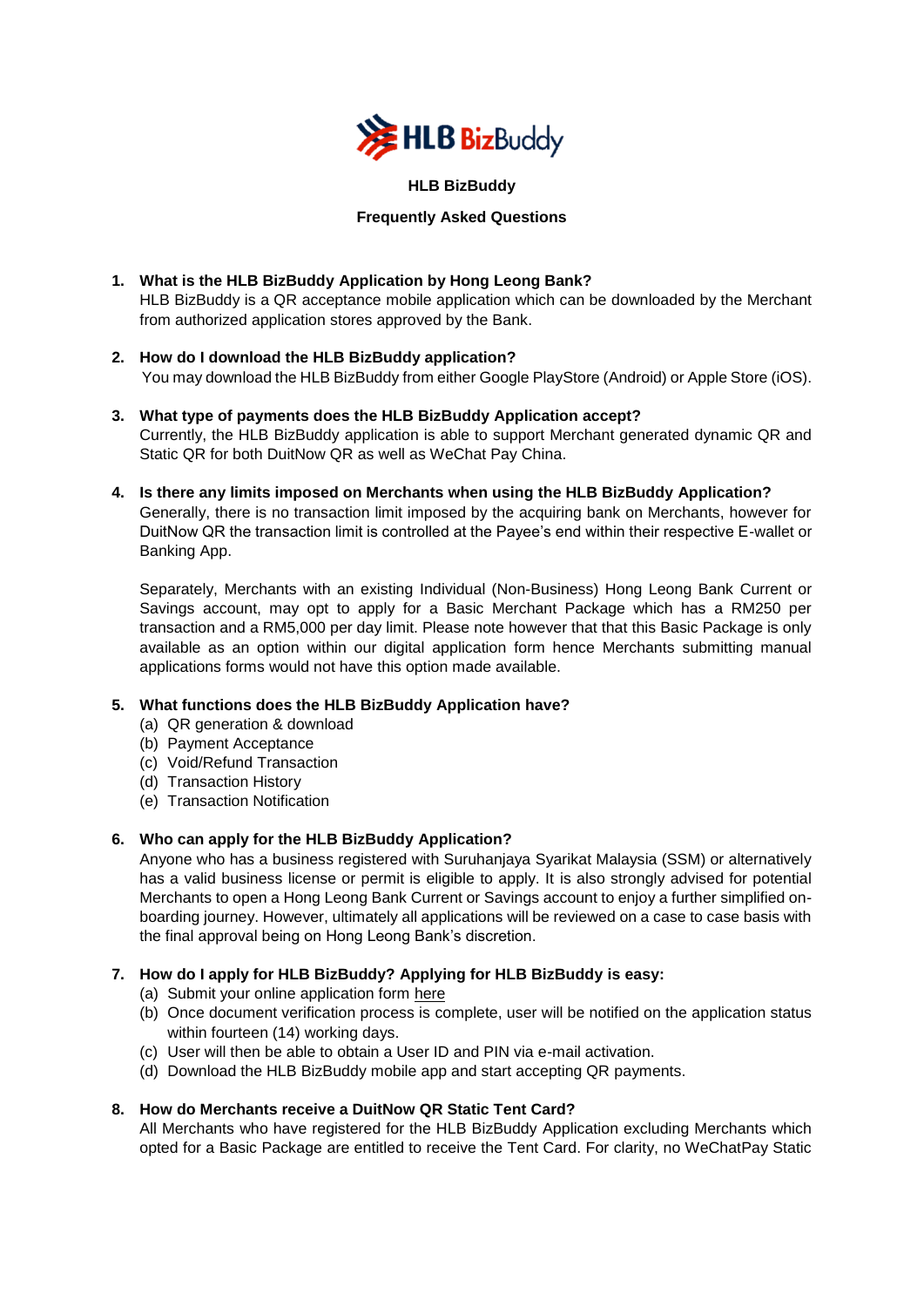QR Tent Card will be issued by the Bank. Merchants will receive the tent card via mail within ten (10) days of performing their first time login/app activation on the HLB BizBuddy Application.

Alternatively, Merchant's may generate, download and print your unique Static QR Code from the HLB BizBuddy App by following the steps below:

- (a) Login to the HLB BizBuddy Application
- (b) Select the Download QR shortcut to navigate to the list of enabled QR
- (c) Select either "DuitNow QR" or "WeChatPay" to generate your unique Static QR
- (d) Click Download QR to save the QR image in your phone gallery
- (e) Proceed to print the downloaded QR and display the QR at your premise for customers to scan and make payment.

## **9. How do I activate the HLB QRPay application?**

- (a) Step 1: Once registration is complete, you will receive an email with a link to download the app and with the HLB HLB BizBuddy User ID and PIN.
- (b) Step 2: Download the HLB BizBuddy app from Google Play or Apple Store
- (c) Step 3: Login into the app with your HLB BizBuddy User ID and PIN received via e-mail.
- (d) Step 4: Launch the HLB BizBuddy app and start accepting payments.

## **10. Can I use HLB BizBuddy overseas?**

HLB BizBuddy can only be used in Malaysia.

### **11. I lost my smartphone with the HLB BizBuddy Application installed in it. What should I do?**

If your smartphone is lost, no one can access the App without the PIN. No customer information is stored in the device. Consequently, you are advised to contact our Merchant Helpdesk to disable the application immediately. Once you are ready to install the application in a new device, please inform our Merchant Helpdesk to reactivate the account for you.

### **12. I did not receive the User ID and PIN. What should I do?**

The User ID and PIN will be sent to the email registered with us and will stay valid for fourteen (14) days. If you do not receive the email or the PIN expired, please contact our Merchant Helpdesk for assistance or alternatively you can click on the Forgot Password option on the app to request for a new temporary password.

### **13. How will I know if the payment from my Customer is successful?**

You can check your successful transactions on the HLB BizBuddy Application within the same day. Kindly find below list of status that will appear in your sales history as well as their corresponding definition:

| <b>Status</b>            | <b>Definition</b>                      |
|--------------------------|----------------------------------------|
| Successful               | <b>Successful Sales Transaction</b>    |
| Failed                   | <b>Unsuccessful Sales Transaction</b>  |
| Unpaid                   | No payment made for the QR generated   |
| <b>Refund Successful</b> | <b>Successful Refund Transaction</b>   |
| <b>Refund Failed</b>     | Unsuccessful Refund Transaction        |
| <b>Refund Pending</b>    | Pending system confirmation for Refund |
|                          | Transaction                            |

### **14. What should I do if the customer claims the QR payment has been made?**

 Firstly, verify the transaction status using your HLB BizBuddy App. We strongly recommend that goods are not release if the transaction is not listed or does not have a "Successful" status. In the event further clarification or confirmation is required, kindly reach out to our Merchant Helpdesk team.